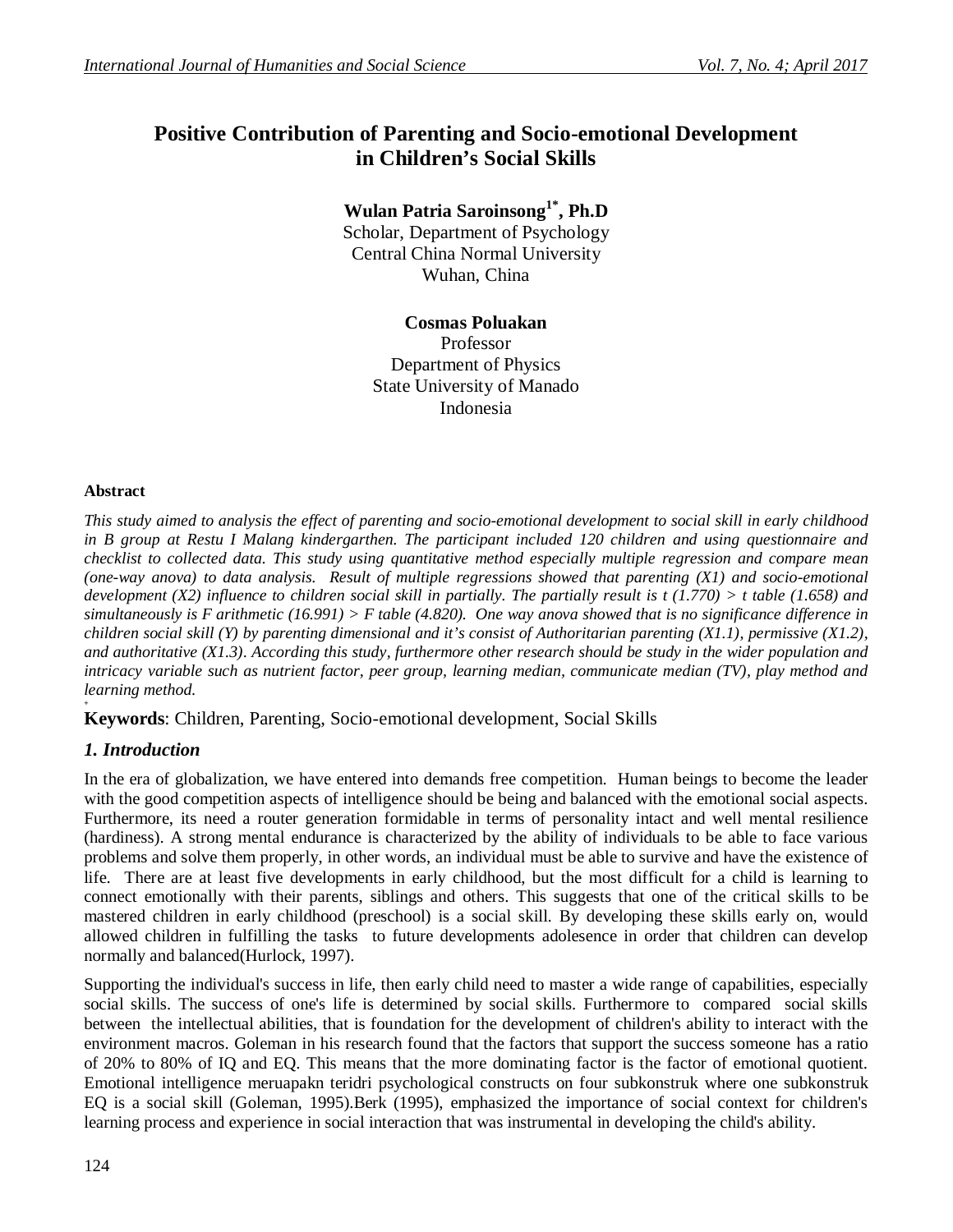Vygotsky (1963), explained that the forms of mental activity derived from the social and cultural context who children interact with others. They want to understand the development of children included social relations that occur in an environment where children hang out.

Another study examined that the form of the social skills to preschoolers, among others, foster and respond to interpersonal relationships with other children satisfactorily, not quarrelsome, not to be selfish, share the cake and toys. Thus the social skills children need to be controlled because it will equip them to enter the wider social life. The social environment includes a home environment especially in the primary school which will soon be entered and continuously up to the wider environment, namely the general public.Kindergarten social problems can be identified from a variety of behaviors that revealed children, including children always want to selfish, be aggressive, high-tempered, every desire should be followed, defying even withdraw from their environment and do not want to hang out with his friends. On the social skills it is become a crucial issue for the emergent even studied so that it can is constructed and developed abilities to socialize in individuals early on(Moeslichatun, 1996).

The importance of social context for children's learning process and experience social interaction was instrumental in developing the child's ability to think. Vygotsky also explained that the forms of mental activity derived from the social and cultural context where children interact thus to understand the development of children, adults are required to understand the social relations that occur in an environment where children hang out (Berk, 1995).

There are several factors that can affect a child's social skills, namely, gender, age and stage of development as well as the environment. Social skills developed through a process of learning by individuals in interaction with the environment for the parents as for children's immediate environment can practice these social skills by optimizing its role when interacting with children. It is because the child's social sensitivity started from the family then undergoes a transition to the school environment. Lack of developed social skills of children, on the one hand is often due to the fact that the adults around children rarely provide stimulus and reinforcement were adequate in accordance with the child's development.Early childhood education should cover the whole process of stimulation of social interaction and is not limited to the process of learning that takes place in educational institutions that simply prioritize the cognitive aspects to the progression of the child. This would suggest that early childhood education can take place at any time as well as human interaction that occurs within the family, peers, and of the social relations that correspond to the conditions of early childhood development (Adiyanti, 2001).

When the child stepped on preschool stages of child development that are in the ability to identify the world outside itself, readiness to share and reduced dependence on adults to provide guidance and meet their needs for friendship and then kids are ready to connect to each other. On the one hand during early childhood, parents remain the most important socialization agent while on the other side of preschool children in need of companionship and making every effort to meet their needs(Cohen & Rudolph, 1977).

The effect of breast-feeding and psychosocial stimulation of the socio-emotional development of children under five in your mother's working and not working. The results showed that psychosocial stimulation become one of the dominant factors affecting the socio-emotional development of children. In addition, the emotional development of children is also affected by the age of the child (Nurani, 2002).

The development goes in stages according to age and based on the results of regression showed that the score of each additional unit will increase the child's age score of 0.218 units emotional development of children. For the age of the child will determine the level of emotional maturity so that children who have normal emotional development in accordance with the stages perkembangannnya will have high social skills to socialize with their surroundings (Erikson, 1993).On early childhood emotional problems could be observed from the results of a survey conducted Izzaty (2005) in kindergarten in Yogyakarta. These results indicate a general problem that is often encountered is aggressiveness, anxiety, tempertantrum, difficulty concentrating, stuttering or difficulties

## **1.1.Hypothesis of the Study**

- Parenting Parents significant effect on children Social Skill.
- The development of socioemotional significant effect on children Social Skill.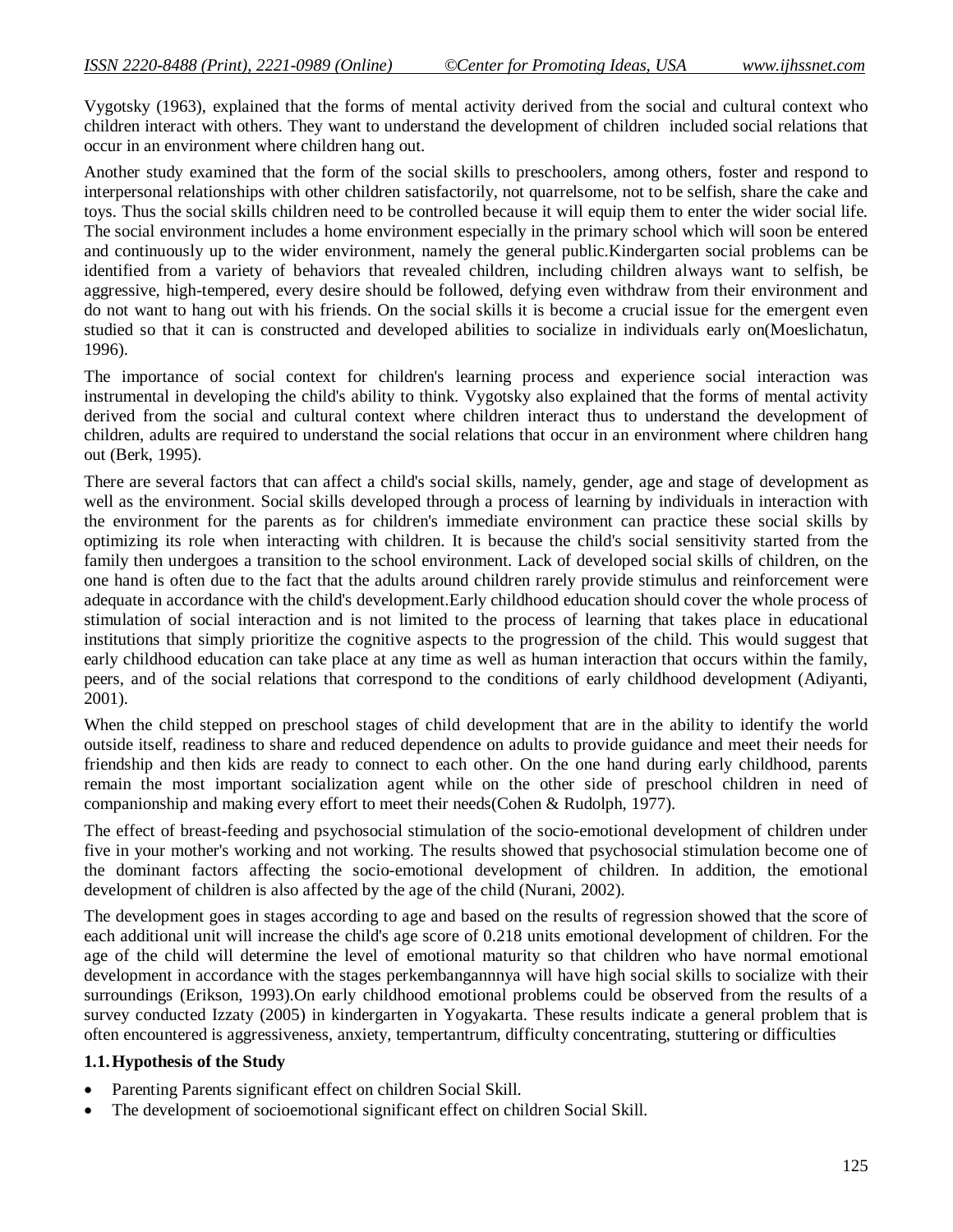- The pattern of parenting and the development of the socioemotional significant effect on early childhood Social Skills simultaneously.
- There is a significant difference between the parenting parents authoritarian, permissive parenting, and parenting democratic to children social skills.

# *2. Materials and Methods*

#### **2.1.Participant**

The samples in this study using simple random sampling with the calculation formula Slovin, where a population of 129 children were then randomly assigned proportionally been a number of 120 samples in order to meet the minimum required number of samples. The participant include 120 children and parents in Restu Kindergathen at Malang indonesia with ages ranging 5-6 years.

## **2.2.Materials**

This field research using questionnaires is by distributing questionnaires through a list of statements to parents of children in group B Restu I in Klojen Malang. The variables of this study was measured using a Likert scale, with the size of the interval. Where the scale with the size of the interval can be used to measure the achievement test, measuring intelligence, and attitude. This questionnaire aims to obtain data correlation and regression of the three variables in order to test the hypothesis, for the questionnaires used are closed that the statements made in such a way until the respondent is limited in giving answers to some alernatif alone or with only one answer. Participant were instructed to rate their parenting on a scale from 1 (not strongest agree ) to 4 (strongest agree).

#### **2.3.Procedure**

Before the instruments granted to the respondents, the first instrument tested to the subject of the trial, in this case the instrument parenting parents a questionnaire that tested prior to 40 parents of children attending the kindergarten and Restu I Malang and to five classes each 8 parents taken as a representative sample to be tested and the test samples are taken randomly. After meeting the requirements of validity and reliability, the instrument spread to the actual sample size of 120 respondents.The research instrument in variable socio-emotional development and social skills of children in the form of observation sheets, validated by expert lecturers and adjusted to the conditions and characteristics of children based on interviews with teachers and preliminary observations in kindergarten Restu I Malang. A test instrument made against the same sample numbering 40 children. Each class of 8 children taken at random. After the validity of the instrument meets the standard numbers on statistical values, the instrument is measured at 120 children.

#### *3. Results and Discussions*

|  | Table 1: Partial regression analysis for Parenting against Child Social Skills |  |  |  |
|--|--------------------------------------------------------------------------------|--|--|--|
|  |                                                                                |  |  |  |

| Model |            | Unstandardized Coefficients |            | <b>Standardized Coefficients</b> |       | Sig. |
|-------|------------|-----------------------------|------------|----------------------------------|-------|------|
|       |            |                             | Std. Error | Beta                             |       |      |
|       | (Constant) | 654                         | 369        |                                  |       | 080  |
|       | logl       | 350                         | 132        | 279                              | 2.650 | .009 |
|       | log2       |                             | 120        | つつら                              | 2.607 |      |

#### **Table 2: Partial regression analyses for Socioemotional development Against Children Social Skills**

| Model |            | <b>Unstandardized Coefficients</b> |            | <b>Standardized Coefficients</b> |       | Sig. |
|-------|------------|------------------------------------|------------|----------------------------------|-------|------|
|       |            |                                    | Std. Error | <b>Beta</b>                      |       |      |
|       | (Constant) | .654                               | .369       |                                  | 1.770 | 080  |
|       | log1       | .350                               | 132        | 279                              | 2.650 | 009  |
|       | log2       | 312                                |            | າ75                              | 2.607 |      |

**Table 3: Regression analyses Simultaneous for parenting nd socioemotional development of the Children's Social Skills**

| Model      | Sum of Squares | df  | Mean Square |        | Sig |
|------------|----------------|-----|-------------|--------|-----|
| Regression | 14.967         |     | 7.483       | 16.991 | 000 |
| Residual   | 46.246         | 105 | 440         |        |     |
| Total      |                |     |             |        |     |